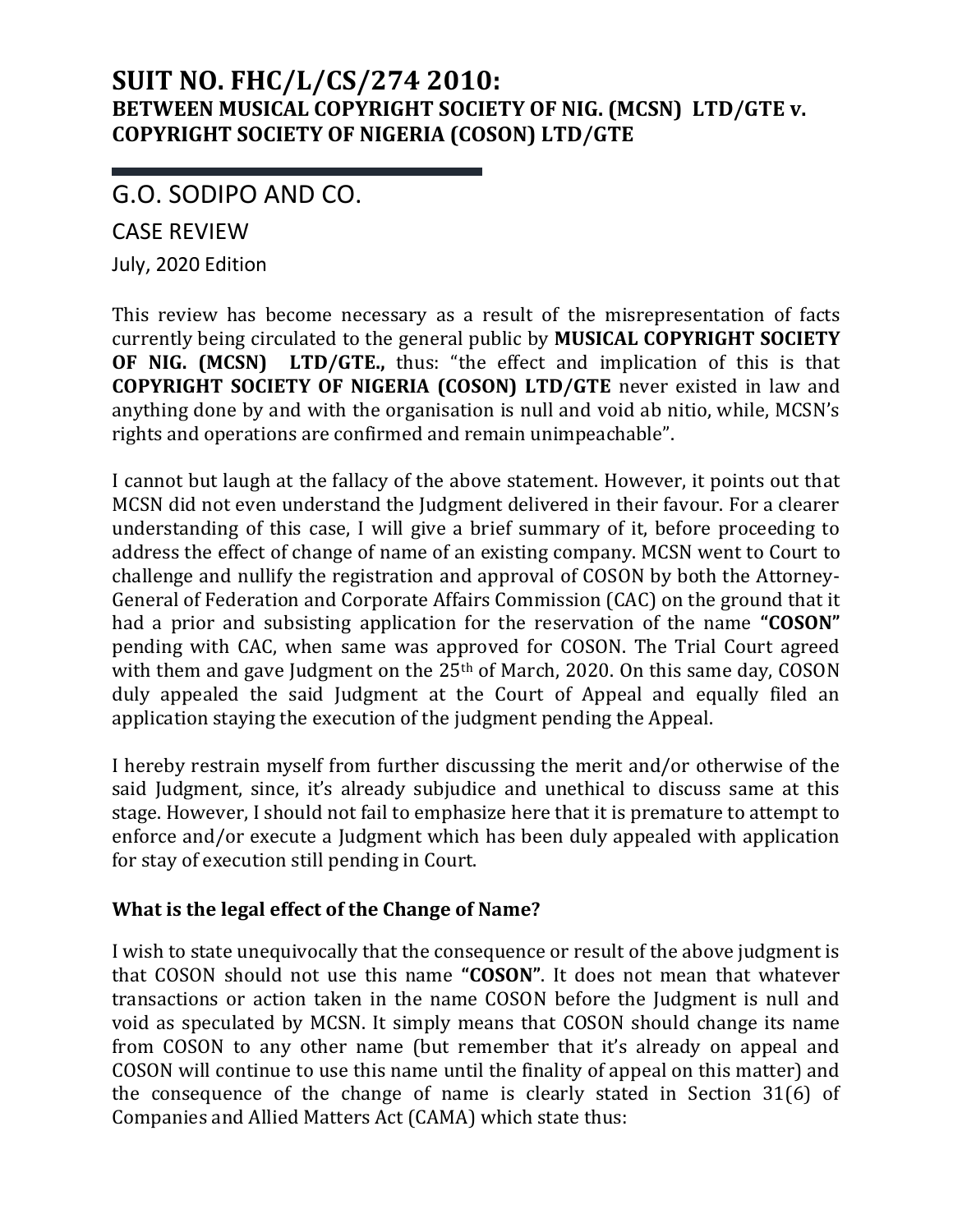*"The change of name shall not affect any rights or obligations of the company, or render defective any legal proceedings by or against the company, and any legal proceedings that could have been continued or commenced against it or by it in its former name, may be continued or commenced against it in its new name."*

The provision of Section 31(6) of CAMA is very clear and unambiguous; however, I will still want to look at one or two judicial interpretation of this provision.

In **SDV (NIG.) LTD v. OJO & ANOR (2016) LPELPR – 40323 (CA),** the Court of Appeal held thus:

**"Section 31(6) of the Companies and Allied Matters Act (CAMA) provide thus:** *"The change of name shall not affect any rights or obligations of the company, or render defective any legal proceedings by or against the company, and any legal proceedings that could have been continued or commenced against it or by it in its former name, may be continued or commenced against it in its new name."*

**The quotation above preserved the rights and obligations of a company that has changed its name. A change of name is not synonymous to dissolution or winding up of the Company, which in effect means the total disintegration on termination of the company. In a change of name, only the identifiable description of the company changes while other basic element of the company remains intact, i.e the life of the Company is preserved. Rights and liabilities remains the same. CAMA acknowledged that for business purposes, a company may decide to change its name, but in doing so, it maintains everything about its except the way it is called or identified. If a change of name can have the effect of total annihilation of a company, then, it must have corresponding legal implications to that of a dead person. However, the law preserves the existence of a company when it changes its name. A man can change name and still remains the same person but for the description on how he is addressed or called. He remains largely who he is and in describing such a person, other features about him remain unchanged".** Per NIMPAR, JCA (Pp. 8-9, Paras. C-D).

The same case went further to interpret Section  $31(5)$  & (6), thus:

**"(5) where a company changes its name, the commission shall enter the new name on the register in place of the former name, and issue a certificate of incorporation altered to meet the circumstance of the case..."**

**Obviously, the aim of Section 31(6) of CAMA is to avoid rendering legal proceedings commenced or continued by or against companies with new names, defective".** Per Augie, JCA (Pp. 3-4, Paras. A-A)